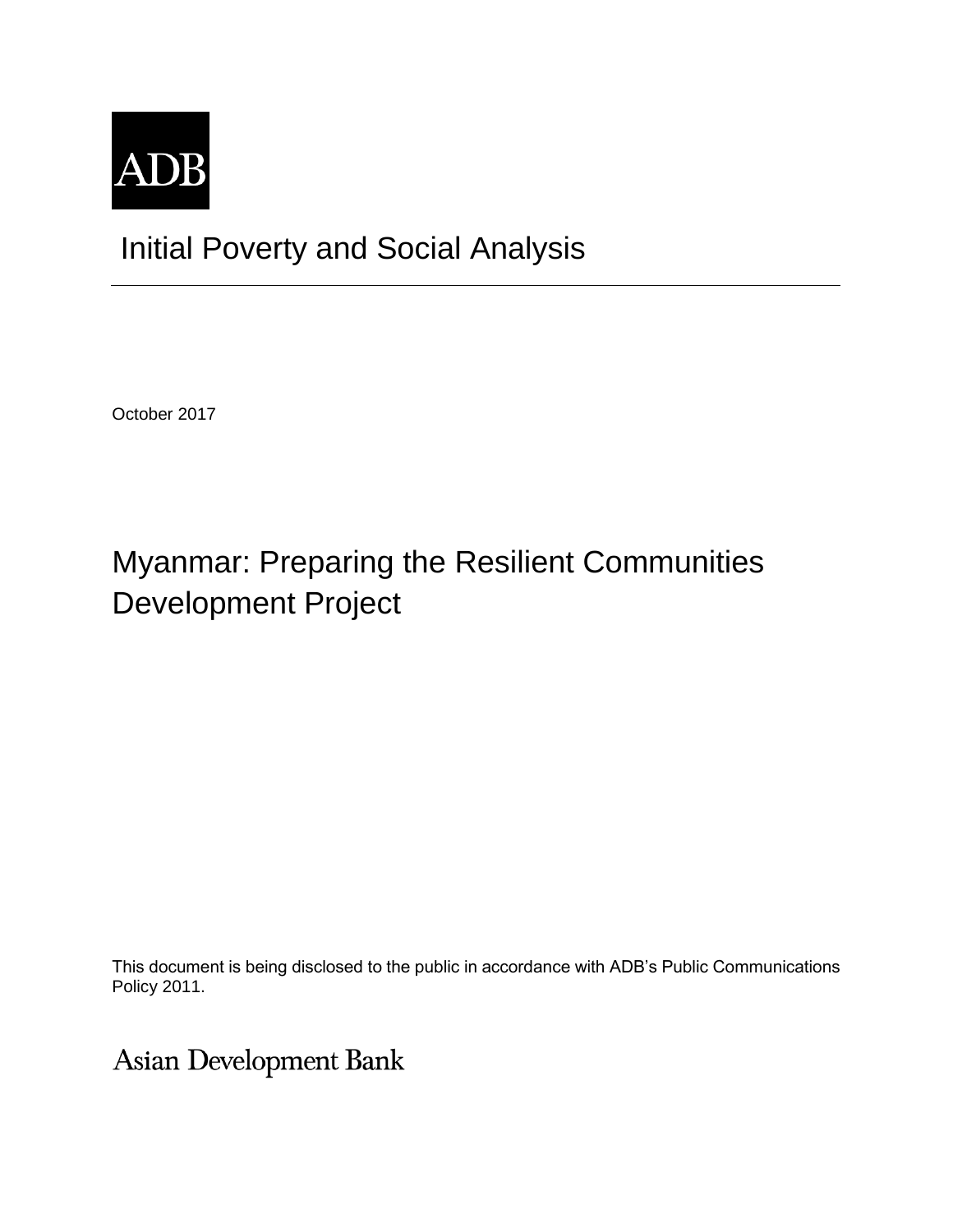## **INITIAL POVERTY AND SOCIAL ANALYSIS**

| Country:                                                                                                    | <b>MYANMAR</b>                                                                                                                      | Project Title:           | <b>Resilient Communities Development Project</b>                                                                                                                                                                                                                                                                                                                                                                                                                                                                                                                                                                                                                                                                                                                                                                                                                                                                                                                                                                                                                                                                                                                                           |
|-------------------------------------------------------------------------------------------------------------|-------------------------------------------------------------------------------------------------------------------------------------|--------------------------|--------------------------------------------------------------------------------------------------------------------------------------------------------------------------------------------------------------------------------------------------------------------------------------------------------------------------------------------------------------------------------------------------------------------------------------------------------------------------------------------------------------------------------------------------------------------------------------------------------------------------------------------------------------------------------------------------------------------------------------------------------------------------------------------------------------------------------------------------------------------------------------------------------------------------------------------------------------------------------------------------------------------------------------------------------------------------------------------------------------------------------------------------------------------------------------------|
| Lending/Financing<br>Modality:                                                                              | Project Loan                                                                                                                        | Department/<br>Division: | SERD/SEER                                                                                                                                                                                                                                                                                                                                                                                                                                                                                                                                                                                                                                                                                                                                                                                                                                                                                                                                                                                                                                                                                                                                                                                  |
|                                                                                                             | POVERTY IMPACT AND SOCIAL DIMENSIONS                                                                                                |                          |                                                                                                                                                                                                                                                                                                                                                                                                                                                                                                                                                                                                                                                                                                                                                                                                                                                                                                                                                                                                                                                                                                                                                                                            |
|                                                                                                             | A. Links to the National Poverty Reduction Strategy and Country Partnership Strategy                                                |                          |                                                                                                                                                                                                                                                                                                                                                                                                                                                                                                                                                                                                                                                                                                                                                                                                                                                                                                                                                                                                                                                                                                                                                                                            |
|                                                                                                             |                                                                                                                                     |                          | Development of the agriculture and rural sector will be crucial in reducing poverty in Myanmar. Finding the right<br>mix of interventions is critical. While recent developments are encouraging, the need for Myanmar to catch up with<br>the rest of the region is still great. Enhancing agriculture productivity is necessary but will not be enough. The path<br>away from poverty and towards greater prosperity is intricately linked to greater investments in rural infrastructure<br>and livelihoods, addressing both farm and non-farm options. These investments must be mindful of the high risk<br>exposure to disasters and potential impacts of climate change. Livelihoods, especially weather-dependent<br>livelihoods, and infrastructure have been devastated by disasters in the past, erasing gains towards sustainable<br>development. The proposed project interventions take into consideration these key aspects and are fully aligned<br>with the Rural Development strategic framework, the National Framework for Community Disaster Resilience and<br>ADB Country Partnership Strategy for Myanmar which identifies rural development as a strategic pillar. |
| <b>Targeting Classification</b><br>В.<br>$etc.$ )                                                           |                                                                                                                                     |                          | [General Intervention   Individual or Household (TI-H) ⊠Geographic (TI-G) [Non-Income MDGs (TI-M1, M2,<br>The project provides block grants to poor villages in poor townships identified under a poverty proxy mapping.                                                                                                                                                                                                                                                                                                                                                                                                                                                                                                                                                                                                                                                                                                                                                                                                                                                                                                                                                                   |
| <b>C.</b> Poverty and Social Analysis<br>1. Key issues and potential beneficiaries.<br>transfer of poverty. |                                                                                                                                     |                          | Poverty incidence fell from 31% in 2005 to 26% in 2009-2010. However, food poverty measures suggest that the<br>well-being of the poorest families may not have improved. Poverty is a rural phenomenon and there are significant<br>regional differences in poverty incidence. By region, poverty is the highest in Chin, at a striking 73% of the<br>population, followed by Rakhine (44%), Tanintharyi (33%), Shan (33%), and Ayeyarwardy (32%). Limited access<br>to basic services, community infrastructure and economic opportunities are key causes of poverty. High climate<br>and disaster exposure and vulnerability exacerbate poverty. Myanmar is a disaster prone country and disasters<br>negatively impact access and livelihoods, causing negative coping strategies that result in intergenerational                                                                                                                                                                                                                                                                                                                                                                     |
|                                                                                                             | poor more and their poverty translates to greater vulnerability to disasters.                                                       |                          | Inadequate access to basic services and low human capital development is attributed to gaps in rural<br>infrastructure and low income levels in the rural sector. Lack of or substandard infrastructure, low economic<br>opportunities and inadequate access to financial services contribute to poverty. Access to finance is also low and<br>tends to benefit the better off farmers. Women, youth and the landless face continued constraints in accessing<br>credit, services and opportunities for livelihood generation. Disasters and climate change events tend to affect the                                                                                                                                                                                                                                                                                                                                                                                                                                                                                                                                                                                                      |
|                                                                                                             |                                                                                                                                     |                          | The project will cover 1,000 village tracts in 25 townships in the poorest regions and states of Myanmar. Rural<br>regions have higher poverty incidence than the national average of 26%. The potential primary beneficiaries of the<br>project are the poor households in the poorest regions and townships identified through a poverty ranking. The<br>poor and the vulnerable population identified through the targeting system, including indigenous people (IP) and<br>women, will benefit from the project by improving their access to basic social services and livelihood opportunities.                                                                                                                                                                                                                                                                                                                                                                                                                                                                                                                                                                                       |
|                                                                                                             | 2. Impact channels and expected systemic changes.<br>selected (masonry, steelworks, carpentry, agriculture) will also be supported. |                          | The project will address these constraints through the provision of support to community planning and subproject<br>grants for community infrastructure and livelihood projects. This will allow for greater voice and participation of<br>poor communities in resource allocation decisions. The project will also allocate resources to build capacities of<br>communities and government institutions. Capacity building will support building greater awareness on climate<br>and disaster risks, design and implementation of resilient infrastructure and livelihood projects, and managing<br>participatory processes. Skills development on technical and vocational skills related to the community subprojects                                                                                                                                                                                                                                                                                                                                                                                                                                                                   |
|                                                                                                             | 3. Focus of (and resources allocated in) the PPTA or due diligence.                                                                 |                          | The target areas will be carefully identified during project preparation. Social and gender assessments for the<br>project will be conducted and framework or action plans prepared during project preparation. A social<br>development specialist with expertise in gender, IP and environmental safeguards will support project preparation.                                                                                                                                                                                                                                                                                                                                                                                                                                                                                                                                                                                                                                                                                                                                                                                                                                             |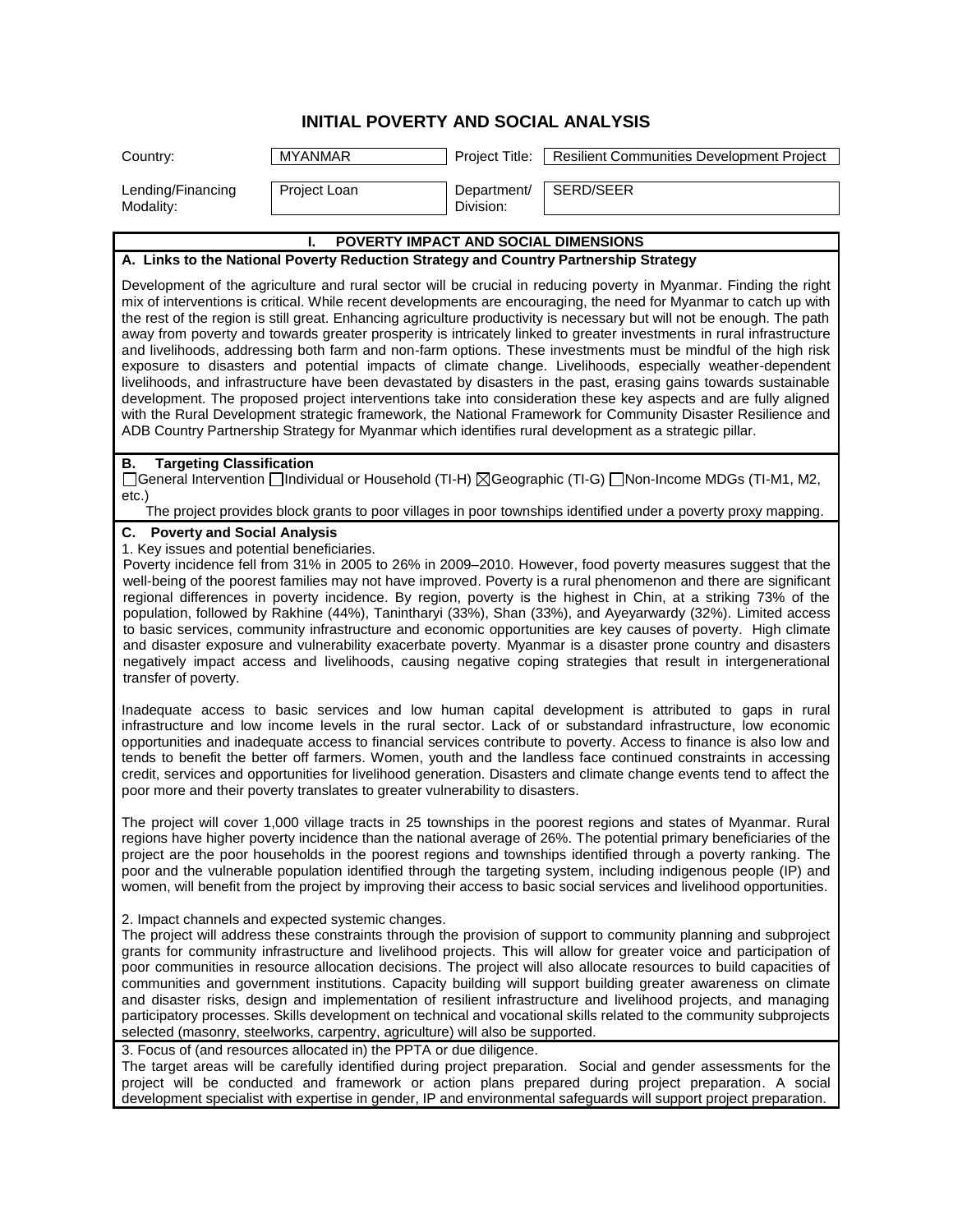| Ш.<br><b>GENDER AND DEVELOPMENT</b>                                                                                                                                                                                                                                                                                                                                                                                                                                                                                                                                                                                                                                                                                                                                                                                                                                                                                           |
|-------------------------------------------------------------------------------------------------------------------------------------------------------------------------------------------------------------------------------------------------------------------------------------------------------------------------------------------------------------------------------------------------------------------------------------------------------------------------------------------------------------------------------------------------------------------------------------------------------------------------------------------------------------------------------------------------------------------------------------------------------------------------------------------------------------------------------------------------------------------------------------------------------------------------------|
| 1. What are the key gender issues in the sector/subsector that are likely to be relevant to this project or program?<br>Key gender issues relevant to the proposed project include potential exclusion of women in accessing project<br>benefits and their exclusion from leadership roles of community-based organizations. There are also potential<br>issues in resource allocation and sub-project selection and prioritization that may impact on the gender<br>dimensions of the project. Monitoring tools will be developed to ensure that these issues are captured and<br>corrective measures for improved participation, introduced when required.                                                                                                                                                                                                                                                                  |
| 2. Does the proposed project or program have the potential to make a contribution to the promotion of gender<br>equity and/or empowerment of women by providing women's access to and use of opportunities, services,<br>resources, assets, and participation in decision making?<br>$\boxtimes$ Yes<br>$\Box$ No Please explain.                                                                                                                                                                                                                                                                                                                                                                                                                                                                                                                                                                                             |
| The project will adopt gender-sensitive measures through focus group discussions, conduct of participatory<br>situation analysis and participatory decision-making processes in subproject identification. Use of sex-<br>disaggregated data will be part of operational project monitoring. Women will be supported in taking leadership<br>position in project structures. Subprojects, such as health centers, day care centers, schools will take into account<br>the needs of women and children and improve women's access to pre- and post-natal care and other services.<br>Water systems will decrease the burden of women in fetching water for their families. Livelihood interventions will<br>be focused towards poor women.                                                                                                                                                                                     |
| 3. Could the proposed project have an adverse impact on women and/or girls or widen gender inequality?<br>$\Box$ Yes<br>$\boxtimes$ No Please explain                                                                                                                                                                                                                                                                                                                                                                                                                                                                                                                                                                                                                                                                                                                                                                         |
| 4. Indicate the intended gender mainstreaming category: While EGM is the proposed gender category in design at<br>this stage, the possibility to elevate the project to GEN will be seriously explored during the TA.<br>$\Box$ GEN (gender equity theme) $\Box$ EGM (effective gender mainstreaming)<br>$\Box$ SGE (some gender elements) $\Box$ NGE (no gender elements)                                                                                                                                                                                                                                                                                                                                                                                                                                                                                                                                                    |
| PARTICIPATION AND EMPOWERMENT<br>Ш.                                                                                                                                                                                                                                                                                                                                                                                                                                                                                                                                                                                                                                                                                                                                                                                                                                                                                           |
| 1. Who are the main stakeholders of the project, including beneficiaries and negatively affected people? Identify                                                                                                                                                                                                                                                                                                                                                                                                                                                                                                                                                                                                                                                                                                                                                                                                             |
| how they will participate in the project design.<br>The main stakeholders are poor villagers, local government units and their staff, field staff of national government<br>agencies. A series of consultations with various national and local stakeholders will be undertaken during project<br>preparation and field consultations with various sector agencies, civil society organizations and local officials<br>through workshops, field visits and meetings will take place to secure views about the outputs of the project and<br>enhance the project design.                                                                                                                                                                                                                                                                                                                                                       |
| 2. How can the project contribute (in a systemic way) to engaging and empowering stakeholders and<br>beneficiaries, particularly, the poor, vulnerable and excluded groups? What issues in the project design require<br>participation of the poor and excluded?                                                                                                                                                                                                                                                                                                                                                                                                                                                                                                                                                                                                                                                              |
| Participation is embedded in CBD approaches, ensuring that the project integrates the principles of local<br>empowerment, demand-responsiveness, greater downward accountability, and enhanced local capacity. The<br>project is designed to provide technical support and block grants for community-prioritized subprojects, which are<br>identified by the participating poor communities through participatory situation analysis and participatory planning<br>and decision-making processes. Villagers and volunteers have the opportunity to learn new skills or improve<br>existing skills, including: bookkeeping, procurement, transparent processes, project preparation, fund sourcing,<br>planning and project management, negotiations and conflict management, documentation, dealing with financial<br>institutions, and construction skills through the capacity building component of the proposed project. |
| 3. What are the key, active, and relevant civil society organizations in the project area? What is the level of civil                                                                                                                                                                                                                                                                                                                                                                                                                                                                                                                                                                                                                                                                                                                                                                                                         |
| society organization participation in the project design?<br>$\Box$ Information generation and sharing $\Box$ Consultation<br>$L$ Collaboration<br>$\mathsf{L}\mathsf{I}$ Partnership<br>The Food Security Working Group is a civil society network working on agriculture and food safety in Myanmar.                                                                                                                                                                                                                                                                                                                                                                                                                                                                                                                                                                                                                        |
| During project preparation, the TA team will engage with this group to ensure a systematic and dynamic<br>partnership with CSOs, such as the possibility of their engagement as training providers, external monitors, and<br>community facilitators during project preparation and implementation.                                                                                                                                                                                                                                                                                                                                                                                                                                                                                                                                                                                                                           |
| 4. Are there issues during project design for which participation of the poor and excluded is important? What are                                                                                                                                                                                                                                                                                                                                                                                                                                                                                                                                                                                                                                                                                                                                                                                                             |
| they and how shall they be addressed? $\square$ Yes<br>$\boxtimes$ No<br>Community participation is a key element of the project and is integrated into the overall program design. Special                                                                                                                                                                                                                                                                                                                                                                                                                                                                                                                                                                                                                                                                                                                                   |
| actions to ensure the participation of women, indigenous people and other vulnerable groups will be included<br>through the preparation of a gender action plan (GAP) and other plans as appropriate during project preparation.                                                                                                                                                                                                                                                                                                                                                                                                                                                                                                                                                                                                                                                                                              |
| <b>SOCIAL SAFEGUARDS</b><br>IV.                                                                                                                                                                                                                                                                                                                                                                                                                                                                                                                                                                                                                                                                                                                                                                                                                                                                                               |
| A. Involuntary Resettlement Category<br>⊠в<br>$\Box$ A                                                                                                                                                                                                                                                                                                                                                                                                                                                                                                                                                                                                                                                                                                                                                                                                                                                                        |
| 1. Does the project have the potential to involve involuntary land acquisition resulting in physical and economic                                                                                                                                                                                                                                                                                                                                                                                                                                                                                                                                                                                                                                                                                                                                                                                                             |